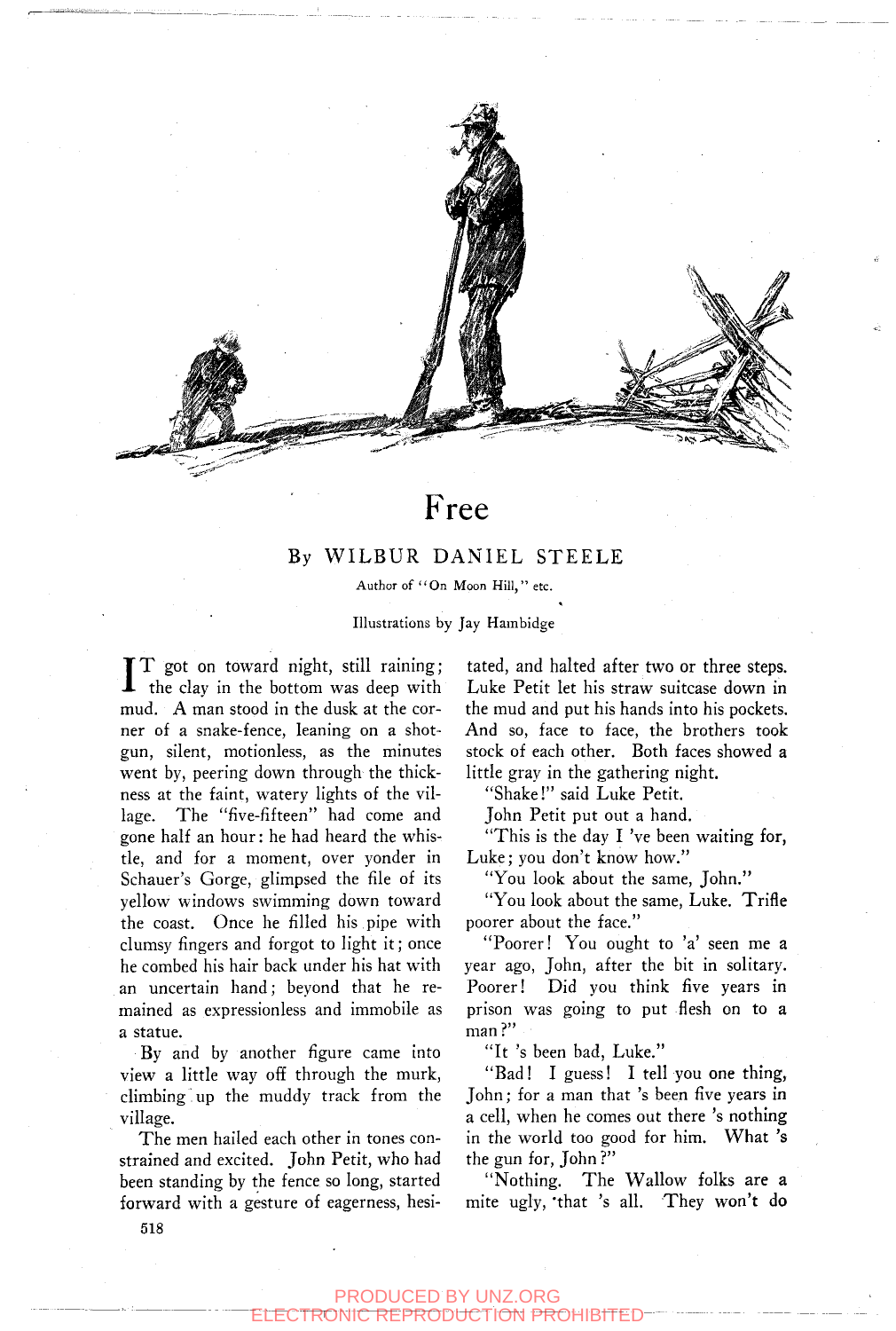anything, though. I just carried it for luck."

Luke Petit peered about him.

"Where 's the mare? I 'd 'ave thought you 'd 'ave brought the rig, John."

"I 've been sawing cord-wood with her all day, and it 's such a short step over the hill. I figured you 'd rather walk. Here, I 'II carry your suitcase."

They started off in the soggy going, Luke trailing a pace behind.

"But after supper," he said, "we '11 put the mare in the buggy all right, John."

The other stopped and looked back at him.

"To-night? Go over to Belle's tonight, Luke?"

"Why not? Say, look here, John, you got my letter about the minister?"

"Yes." John spoke slowly, his face turned half away. "But to-night, Luke —you 're pretty tired to-night."

"What of it? After five years? You try waiting five years, John."

A misty star in the kitchen window led them down the farther slope to the farmhouse. John had laid the table for their supper before he went over the hill to wait: two cans of sardines, a can of corn, heavy bread made laboriously with his own hands, a peach-pie bought in the village, coffee set on the back of the stove. That afternoon he had washed up the accumulated dishes of a fortnight, but somehow, for all he could do, they began to gather in the sink again.

"I wish it was fancier," he said, with a touch of wistfulness as Luke sank into a chair at the table. "I 've tried to get a woman to work, but there has n't been any, and none of the Wallow niggers would come since you finished Maje. They 're a mite ugly about it. They say Maje was only fooling that time, and nobody else would have thought a thing about it."

"But I would. Black or white, I 'd have done the same for any man that scared my girl like that. I 'm built that way."

"Yes, I know. You did right, Luke." "Sure, I done right. And Belle knows it, and honors me for it, too. She 's wrote me a letter every single day."

"And every single day," John told him in a curiously hard voice, "she 's marked off the date on the calendar and numbered the days to come. It 's made a difference in Belle, Luke. Belle 's a woman now. These five years have told."

"These five years have told"—it kept echoing in John Petit's brain as he sat there staring down at the knuckles of the hard hands on his knees, afraid to look at his brother. He would scarcely have known him at a casual meeting. Five years in prison had certainly done Luke no good.

Though John touched nothing, Luke had begun to eat ravenously, picking out sardines with his fingers from the can between his elbows. After he had done for one can, however, he pushed everything away from him with a sudden gesture of revulsion.

"I '11 bet Belle 's got supper ready for me," he said—"chicken and mashed potatoes and squash-pie and things. I 've lived on hogwash for five years, 'and now I 'm out, I 've got something fancy coming to me. I 've had plenty of time to think over there, John, and I 've figured it out if a fellow goes to work and does a fine, brave thing, and gets jugged for it, why, the world 's got nothing he can't have when he gets out if he wants it. Is there anything to drink in the house, John, old boy?"

The other arose, got a dipper from the sink, and was starting heavily for the cellar stairs when Luke protested across the table:

"Not *cider!* Good Lord, John, cider for a man just out of hell!"

John stopped, and stared into the shining bottom of the dipper. A faint perspiration dampened his brow.

"You used to be sparing of—the other," he muttered. "A bit at Christmas, maybe, and—and—"

*"Christmas!* Well, if this ain't better 'n *Christmas!"* Luke hung over the table, pounding the oil-cloth with ecstatic fingers. The whites of his eyes seemed

#### PRODUCED BY UNZ.ORG TRONIC REPRODUCTION PROHIBITED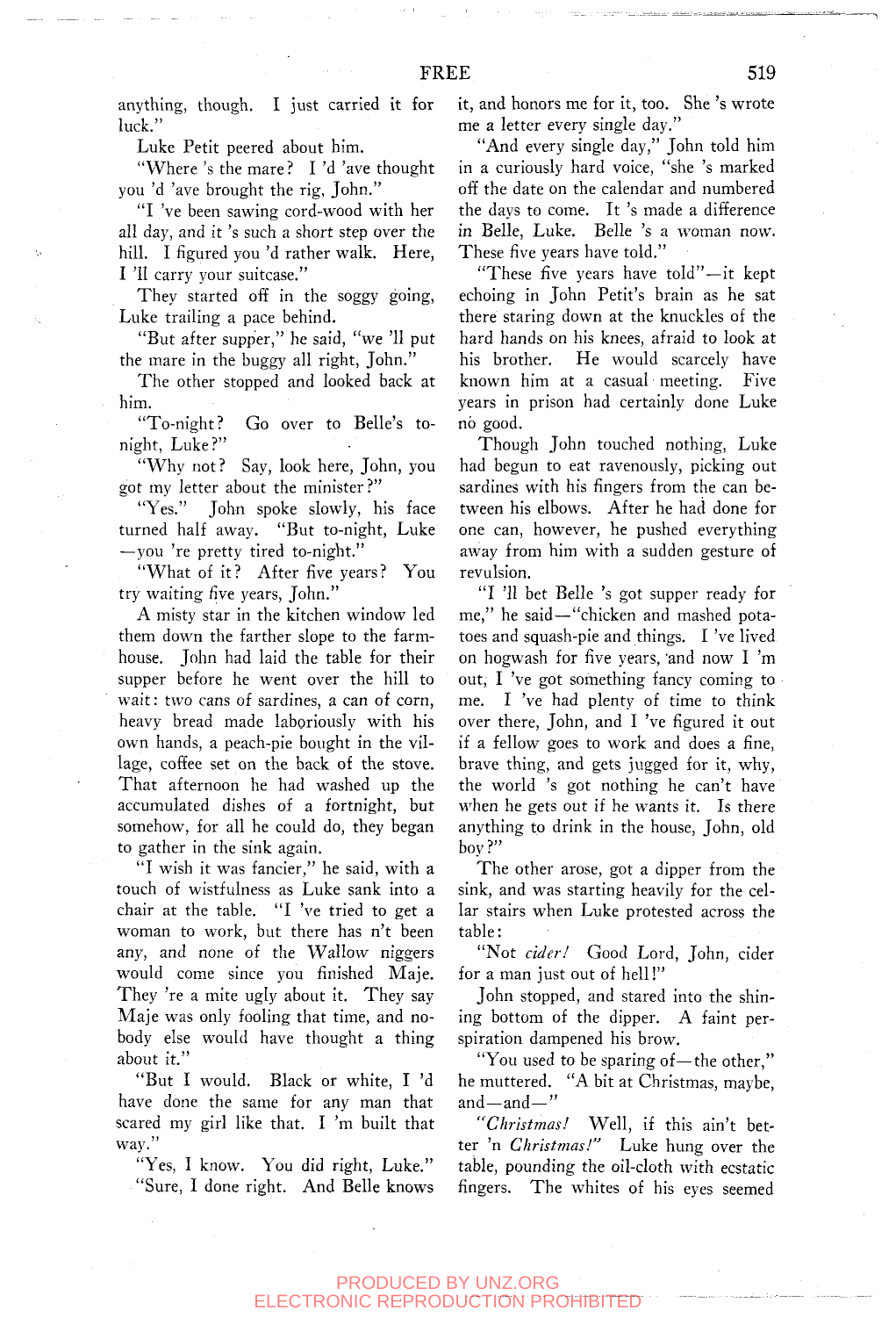more than usually prominent, John lifted a blanched face.

"I 'm sorry, Luke, but there 's none in the house."

Luke tipped his chair over backward, walked to the cupboard above the sink, rummaged on the top shelf, and returned to the table, carrying a three-cornered black bottle. He poured out a coffee-cup of the spirits and drank it down before he spoke.

"I would n't 'ave believed it, the day I come out of prison, denying me, your own blood-brother! Denying Luke! *Luke!"* 

Color whipped John Petit's face; the features were set in a grimace of pain. Leaning across the table, he confronted his brother.

"It 's not that, Luke. God knows you can never be paid, nor half, nor a quarter paid, for what you 've gone through. Don't you think I 'd do it if I could? I 'm doing my best, Luke. I 've made over my share in the farm to you, and I 'm clearing out. I 'm going West to-night on the twelve-two. It 's a good farm, Luke; the wheat 's splendid this year. You '11 do well."

"And—and with Belle's place, too—" Luke looked up abruptly. "Going West, you say? Where to?"

"I don't know. I 'm just clearing out." John's eyes left his brother's and passed from object to object about the room, half frightened, half wistful. He grew nervous, like one hunted, and shifted toward the staircase door. "I 've got a few things to pack," he mumbled.

Luke turned in his chair to speak after him.

"When you 're ready, John, put the mare in the buggy, and I '11 go along. You 've got plenty of time to go round by the mountain, and you can drop me at Belle's."

John's heavy footfalls paused on the stairs, half-way up.

"All right," the leaden answer came down out of the dark.

Alone in the kitchen, Luke put his elbows farther apart on the oil-cloth and settled his cheeks deeper in his palms.

Twice he filled the coffee-cup from the bottle and emptied it. At rest so, in the pitiless, yellow rays of the lamp, his face showed more plainly than ever the price that had been asked of him. The skin hung colorless and loose, and beneath it one felt that there was no longer anything to bind it together. The circular muscles about the lips had lost elasticity and let them fall apart. In the eyes alone remained anything penetrating and alive. And they dreamed of the plunder of a new world. Why not? To a man famished in the desert five long years for a brave deed, who will deny all he will drink at the springs?

His finger-nails kept up a continuous, rapid thrumming on the table, and outside the rain droned its dun orchestration across the world. His eyelids drooped as the liquor mounted to his brain, and the rhythm of the beating fingers slowed by imperceptible degrees.

He shook himself out of it suddenly, lifting his head, and inclined an ear toward the outer door. Then, with a muffled exclamation, he leaped up, flung it open, and ran out into the streaming dark.

"John!" he cried. "John! John! John!"

The wheels ahead stopped, and his brother's voice came back.

"Yes?"

Luke came to the buggy, panting with the unaccustomed exertion.

"What you doing? Where you going?" he cried. "Trying to trick me ?"

John's hands were in his lap, and his chin was buried in his collar.

"No, no, Luke. I—I just thought maybe you 'd decide you were too tired to go over there, after all. I—I was just figuring to drive down to the village the short way and wait for the twelve-two. I 'd leave the mare in Kolquist's stable and have him fetch her up in the morning."

Luke leaned his head on the wheel and began to sob. His tears, uncontrolled and painless, mingled with the rain. He could have done nothing more spectacular.

John reached across the wheel with a sudden.excess of tenderness mingled with

## PRODUCED BY UNZ.ORG

I<del>DHCTION PROHIBITE</del>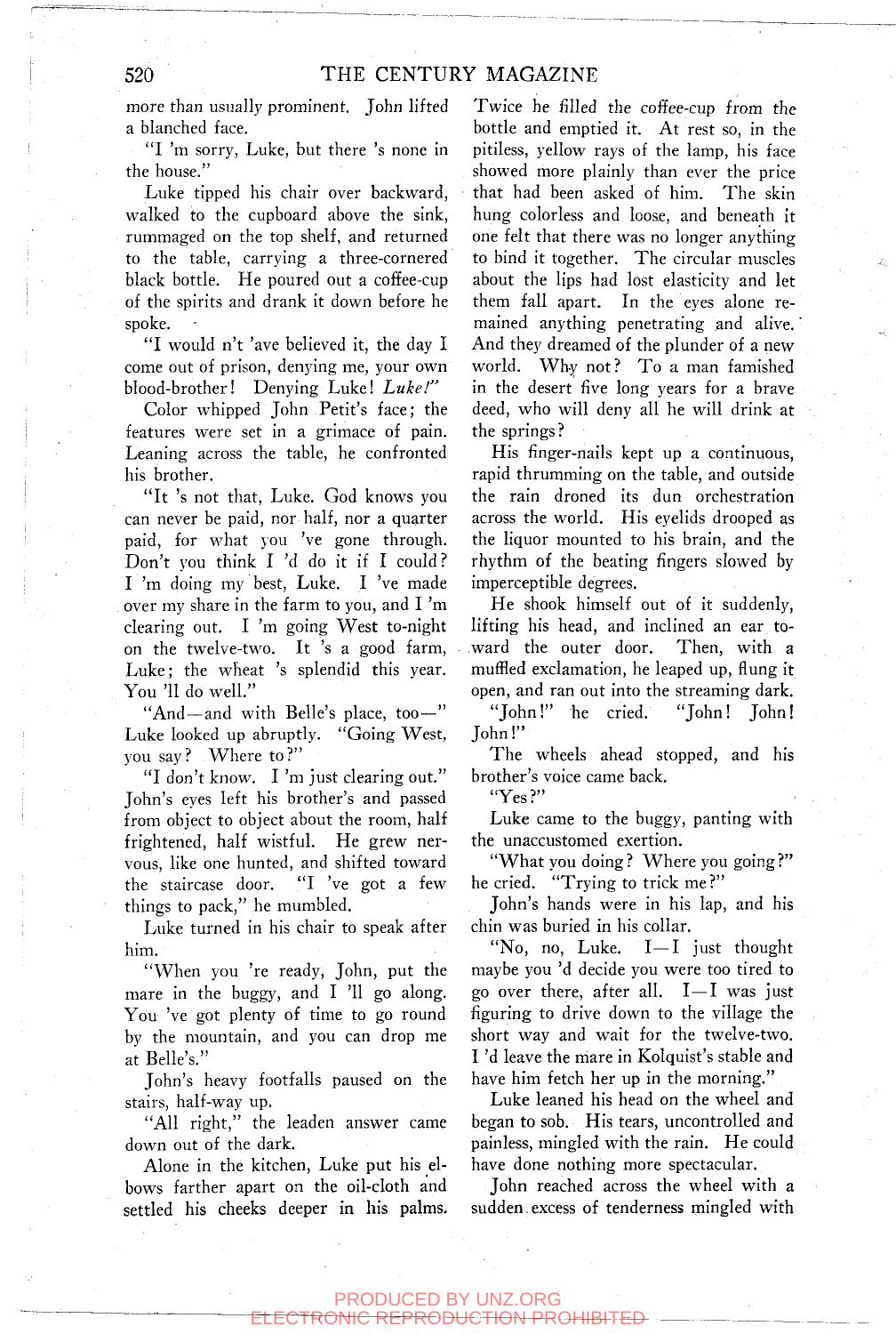self-abasement and patted the sunken shoulders; then, with an urging hand under the other's arm, pulled him into the buggy.

"Dear me, don't take on so!" he pleaded. "Yes, yes, Luke, old fellow, I 'II drive you over. I 'm going to take you to Belle's. Don't you hear me?"

He got around into the mountain road and drove slowly, letting the animal find her way. After a few moments he pulled up, took off his rubber coat, and threw it over Luke's drooping shoulders, then went on again. Neither spoke. By and by the mare stopped dead in the road.

"Here 's Tolley's Hill," John suggested tentatively. "Remember?"

Luke settled down a little farther in the seat.

"I '11 feel stouter in a few days," he protested in a weak voice. "I been shut up five years."

"That 's right." John got down, and, going to the mare's head, led her up the steep, slippery incline, helping her along by a strong pull on the head-stall. And so, dragging and blowing in the blind deluge, they came finally over the ridge.

A dog started barking a little way off to the right of the road. There came a sudden rectangle of light in the night, streaming with oblique jewels and framing the figure of a woman. Her voice was heard, calling to the dog:

"Stop it, Shep! Be quiet, can't you, Shep!" And then, lifted: "Who 's there? Is that—you?"

Neither man answered. The buggy had stopped in the road, and from the seat Luke Petit stared upward at the bright vision, his body still half crouching, one hand writhing on the other wrist, his face muscles moving painfully as realization struggled with the lees of the liquor he had drunk. Twice he rubbed the rain out of his eyes, as if he could not really believe.

John Petit, at the mare's head, was not looking up at the door, but down into the darkness about his boots. His square shoulders seemed to have fallen in upon themselves as if by their own weight.

"John! John!" the voice came down once more, lifted in a tenser note. "John Petit, has he come? Have you brought him, John?"

"Yes, Belle."

With a jerk at the head-stall, John swung the mare into the yard. The dog was snapping at his legs; it was a comfort to kick out at him with vicious jabs of the boot. The door faded out of sight as they approached. John cramped the wheels to let Luke get down.

"You coming in?" Luke asked him.

"No, I guess not. I guess I 'll go on down to the village and wait for the train. Good-by, Luke, old man."

And then, as if with another thought, he flung the blanket over the mare and hurried to catch up with his brother at the porch steps.

They opened the door without knocking, being already announced. The room was full of the comforting glow of a big oil lamp and the red shaft from the door of the "air-tight." A table was set with a white cloth and good things to eatchicken, mashed potatoes, squash-pie, precisely. Luke's eyes took fire, gleaming, gloating, unstable; the tip of his tongue followed the perimeter of his lips; he rubbed his palms together.

"Look at that, will you?" he cried to his brother. Sinking down into a chair, he leaned forward on his elbows, encircling a plate with his forearms. "Did n't I tell you ? Poor Luke! The best in the land for Luke, who 's been in a cell five years for her. Ha! ha! ha! And you thought I was too tired to come, John! That 's a joke on you, old boy. Belle was waiting for me."

"Yes," said John, moving painful lips. "I tell you she 's been waiting for you all these five years."

"But where is she? Where 's she gone?" Luke started up, jerking his eyes this way and that. On John's face there was a flame of shame and anger running up his cheeks to his forehead. His hands knotted behind his back, and then, as if getting away from him, reached out suddenly and thrust Luke back into his chair.

#### PRODUCED BY UNZ.ORG TRONIC REPRODUCTION PROHIBITED: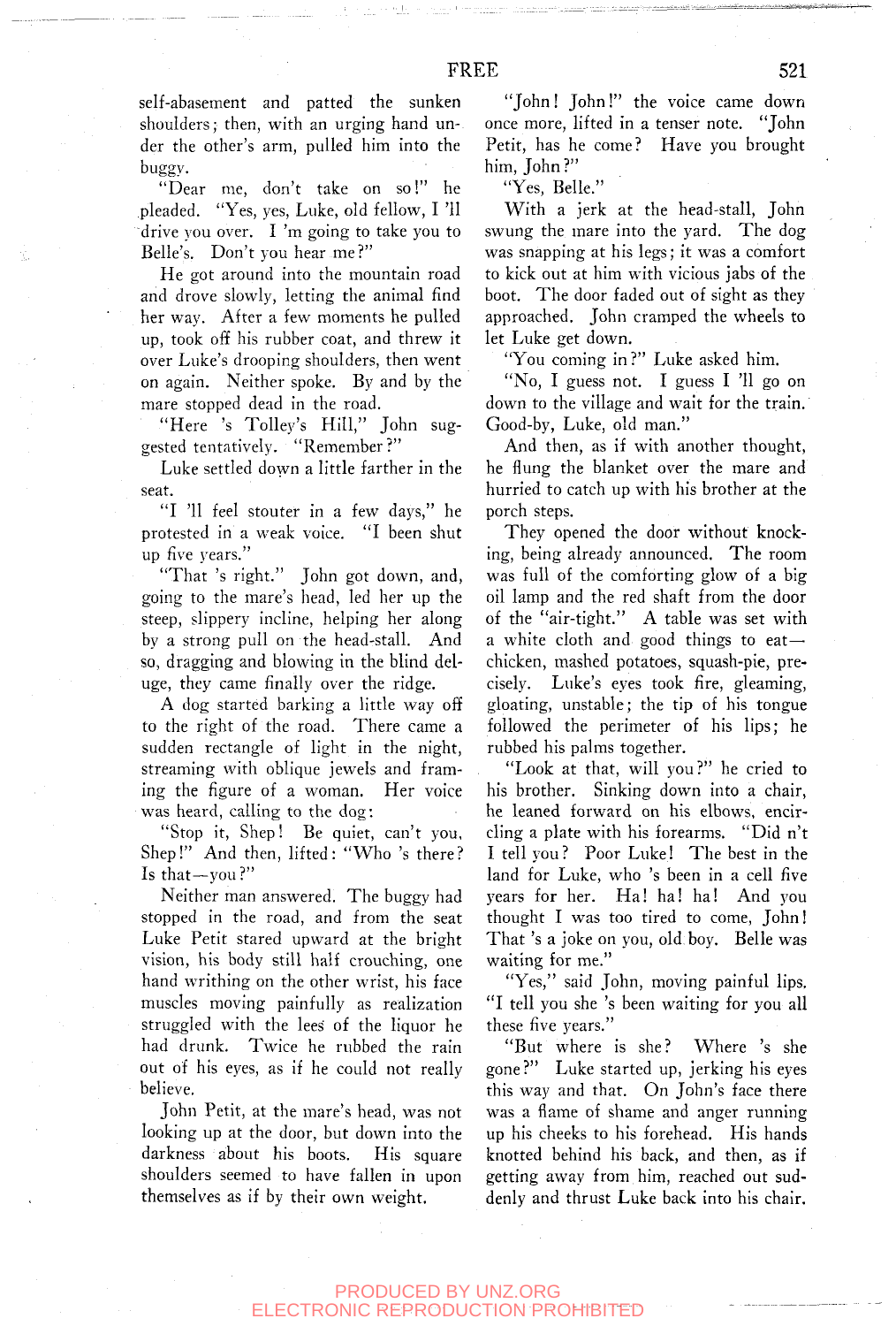"Look here, Luke." His voice lost its edge then. His words began to stumble.

"You know it 's—it 's kind of hard for the girl, Luke. It 's a big thing, after all, and she 's got to—to kind of get her breath when it comes to the minute. I would n't give a cent for her if she was n't like that, and you would n't, either. She '11 be round in a second, Luke. Give her time."

"Time! More time!" An unhealthy rancor moved the man's face.

"I 'm hungry," he protested, "starved. Here, John; sit down and let 's eat. She '11 be round when she finds I 'm not running after her." He began pulling off flakes of meat from the chicken's breast and putting them between his teeth. "Belle," he called aloud, with a taunting gaiety, "we 're eating!"

The note of the rain booming through the darkened rooms beyond was all the answer he got. John, falling in eagerly with his mood, took a chair himself and made a laborious pretense of eating. Luke seemed to forget what, he was doing, his hands moving more and more mechanically from plate to lips, and his eyes, fixed on the cloth, filled with dreams. Now and then the corners of his lips twitched. He passed a hand over his brow like a man awakening, and then looked up quickly.

"Wh-wh-where 's the minister, John? I forgot. Where—John, you promised to have the minister here to-night."

John's eyes dropped to his own plate.

"Mr. Teele 's off to conference," he said. "I did n't know it till late to-day."

He did n't want to look at Luke, but the continuing silence made him. What he saw in his brother's eyes brought him jumping to his feet.

"But he '11 be back *to-morrow"* he cried.

*"To-morroiu!* You can say *'to-morroiu'!* You 've never been five years in prison, or you could n't say it like that-*'to-morrow!'"* 

A thwarted devil crept into Luke's eyes. They became less erratic, and moving with a new slowness, they sought the doorway

toward the living-room and the stairs. John, studying him, retreated behind the stove and fumbled in the bottom of the boot-closet. His hand brought out an old earthenware jug, stopped with a roll of paper.

"By Christmas!" he feigned surprise, "here 's Uncle Witte's whisky-jug, stood here in the closet since the day he died. What say, Luke? Let 's have one to your coming out."

When Luke had asked for whisky down at their own house, it had given John a moment of sickness; for he, too, had been waiting for Luke and thinking about Luke and depending upon Luke for five years. But now he watched his brother drink, leaning forward on the table and keeping track of Luke's eyes as a surgeon with a blessed and desperate anesthetic, and the sweat rolled the furrows between his brows.

Luke began to talk. Though John's eyes were staring at him, he seemed not to realize that John was there in front of him.

After a while John was n't there, for he had slipped away and out through the door leading to the living-room. He passed through the living-room on tiptoe, peering at the shadowy furnishings, through the black hall beyond and the blacker parlor, calling "Belle! Belle!" under his breath. He received no answer. He lifted his voice slightly, moved by the mystery of silence. He turned back and ascended the stairs, groping and calling. Still she failed to answer. His hand touched her form, huddled on the bed in her own room.

She started at the touch, and he had a sense of her cringing.

"Luke!" she gasped. "Luke Petit!"

"It 's John," he told her in a heavy whisper.

 $"Oh!"$ 

For a time there was no sound in the chamber beyond the ceaseless drone of the rain on the shingles. Belle's hand, groping, found his and clung to it. He could not see her face, and he was glad she could not see his just then. He could not un-

PRODUCED BY UNZ.ORG ELECTRONIC REPRODUCTION PROHIBITED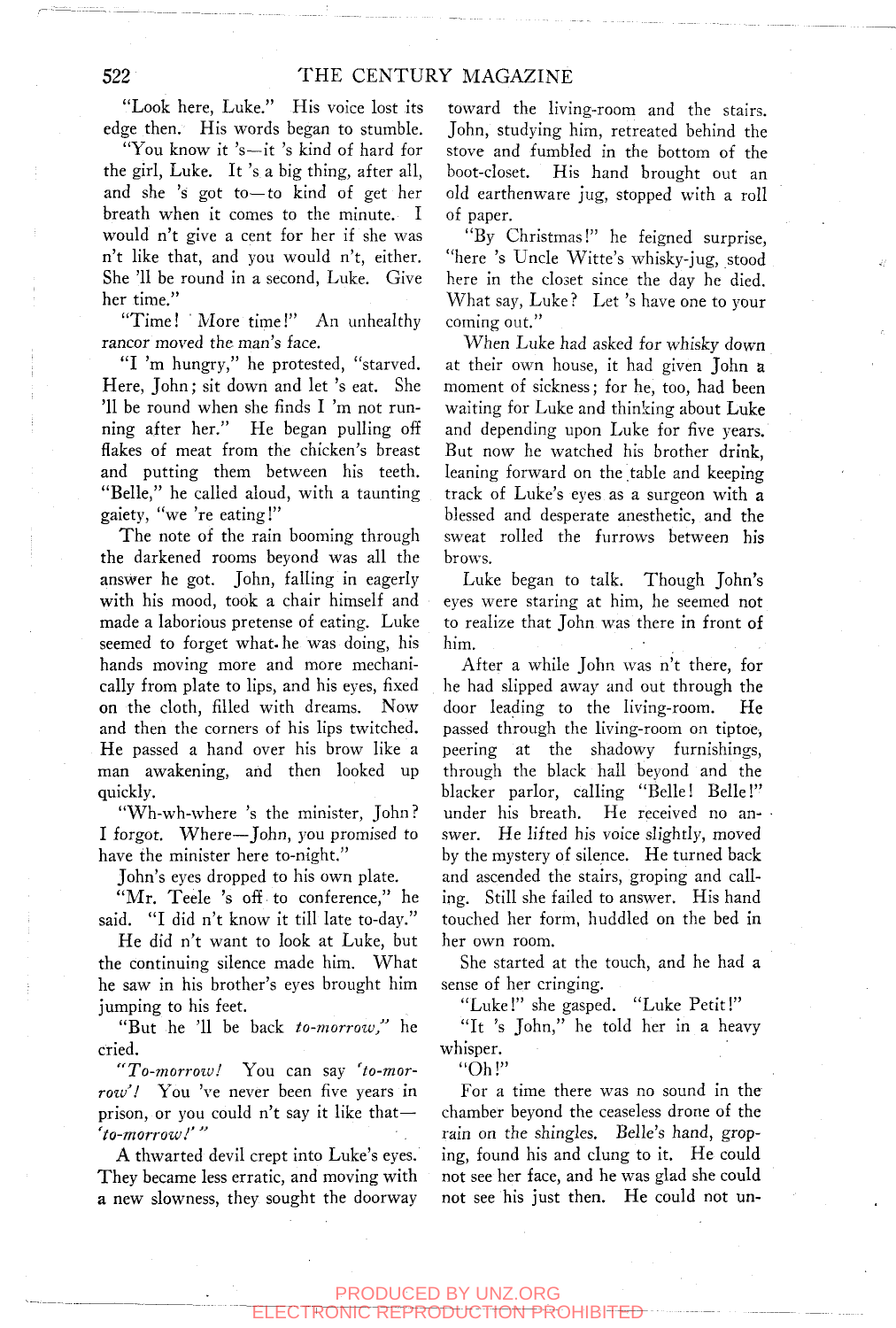

" HE FUMBLED IN HIS POCKET FOR A MATCH, LIGHTED IT, AND BLINKED DOWN AT THE FIGURE SPRAWLED OVER THE SILL."

PRODUCED BY UNZ.ORG ELECTRONIC REPRODUCTION PROHIBITED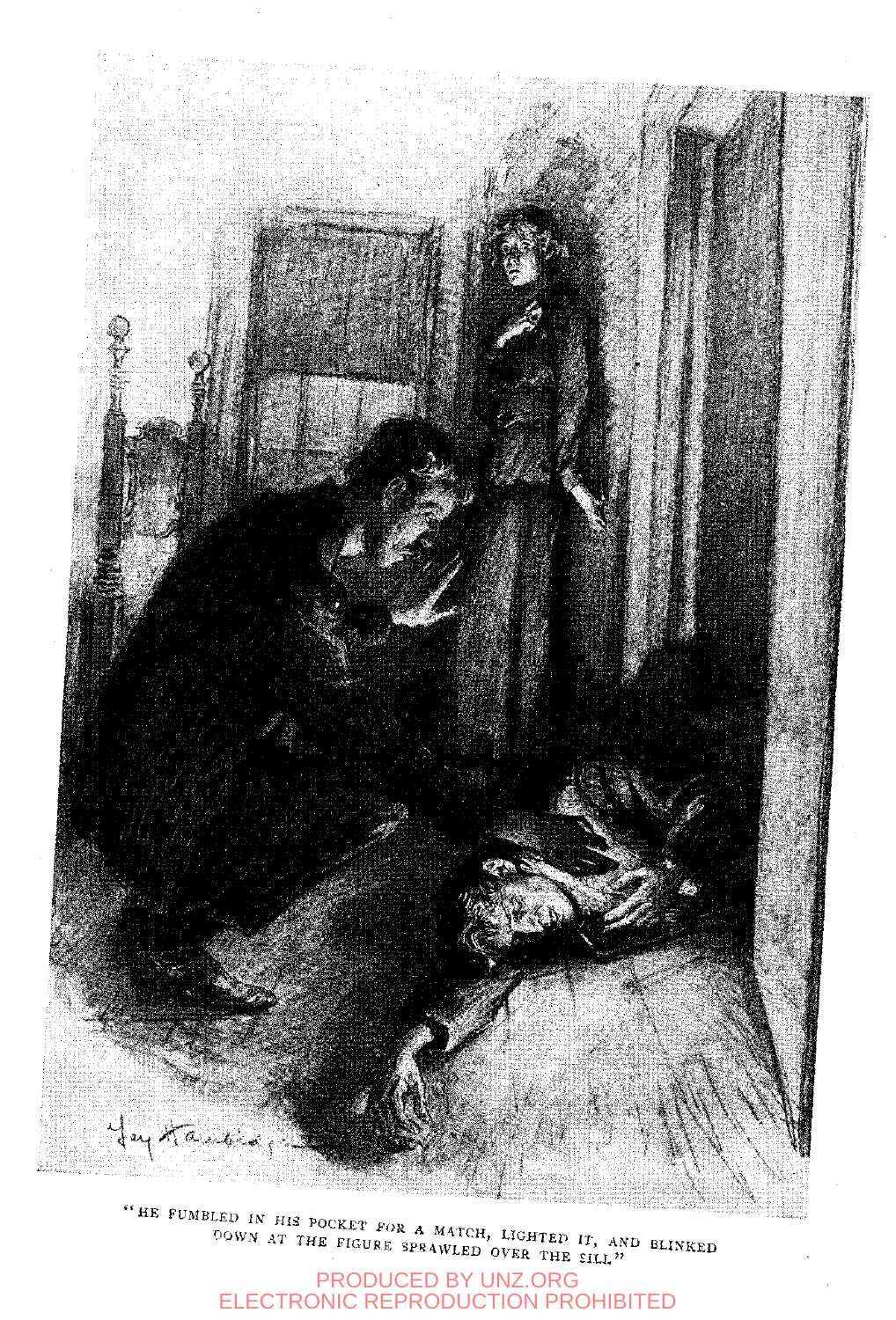derstand himself; he was shivering all over without any reason.

"Belle," he pleaded a little wildly, "don't take on so!"

Her fingers tightened on his hand.

"I did n't know it was going to be like this, John." She was talking into the hollow of her arm. "I—was all right till till the minute I heard you outside and knew he was there, and then $-$ oh, I don't know—I don't know—"

John did n't know either.

"I suppose," she said, "it 's because I 've been thinking about him so long."

John had, too. That was the trouble with them both; they had been thinking about Luke Petit so long. After a while the girl began to speak as if to herself:

"It 's like having a prince coming for me—a prince that 's been through fire. I 'm lucky. I 'm an awful' lucky girl. It is n't many girls who are as lucky as I am, who have fellows who 've done what Luke 's done for me. It makes it somehow—*John! J-o-h-n!"* 

She raised herself suddenly on an elbow, and her fingers were like wires on his wrist.

"John, he 's coming up! No, no! Don't let him, John!"

John reassured her after a moment.

"I don't hear anything, Belle," he said.

He did n't understand what was wrong with her. She was beginning to understand, and when she spoke again the sense of the treachery of her own soul struck through her words.

"I did n't know it would be like this. It—it frightens me. John, you 've been awful' good to me. And now that Luke 's back,  $I-I-I$  suppose you won't have to look after me. You won't have to come over the ridge every day—now. I suppose it 's good riddance, is n't it? Have —have I been an awful bother, John?"

He could see her face now, a gray shape, curiously near and tense and appealing.

He shook his head and muttered:

"No." And then, almost roughly, "I 'm going West to-night—on the twelve-two."

"You 're going away,"—her voice was slow and wondering,—"you mean you 're going away and leave me alone, John?" "With Luke."

It seemed to bewilder her, as if in a moment's interim she had forgotten.

"With Luke," she echoed—"with Luke." She sank back on the bed, taking her face out of sight. Her words came to him after a moment, lifeless, unreal:

"I suppose he 's waiting for me downstairs. I suppose I ought to go down right away. He 's probably wondering why I don't hurry and come down."

"He looked to find Mr. Teele here. He was cut up."

"Yes, yes. He wanted to be married to-night. Yes; I suppose when a person 's been in prison five years—"

Her face was near him again.

"John," she whispered in panic, "I tell you, he is coming up! I hear  $\lim'$ 

"No, Belle ;  $no-"$ 

He had stopped to listen. In the booming silence the stairs outside the door were creaking under a slow and uncertain weight; creaking and groaning and muttering nearer and nearer. There was something incredibly sinister about this insensate advance upon them. Scarcely knowing what he did, John put an arm about the girl's shoulders and drew her up toward him.

"What—what is he saying?" she whispered.

"Nothing."

The footfalls and the thick, muttering voice came nearer all the while. Luke was in the hall now, at the top of the stairs, groping and fumbling in the blind place. John lifted his voice like a sudden cannon among the little noises:

"Stop it, Luke! Stop it, or, damn you,  $I$  'll- $I$ 'll-"

He broke off, appalled at himself.

The horrible thing was that there was no answer from the hall; nothing but the rain, a muffled whinny from the mare, wretched in the pouring yard beneath, and the almost inaudible crying of the bed as the girl took her weight away from it and stood up straight and rigid beside him.

#### PRODUCED BY UNZ.ORG <del>DNIC REPRODUCTION PROHIBITE</del>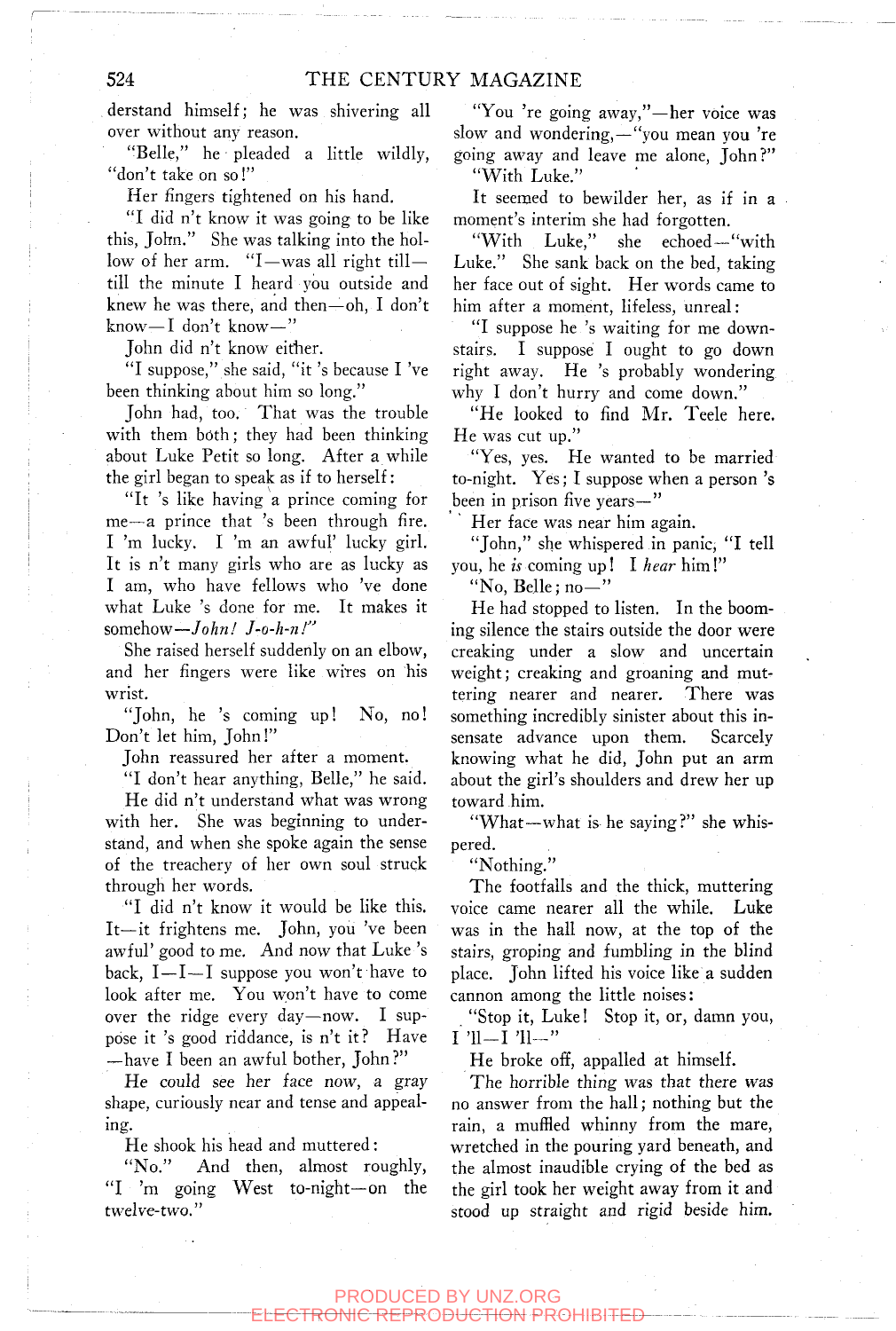And then there was the ticking of his watch in his pocket; he could hear that, and he could n't hear Luke. His scalp began to prickle. The girl at his side was trying to hold her breath. It was all very queer.

There was a sudden sound in the hall of something coming to the floor, not a bootsole this time; the impact was heavier and of a metallic quality. And then followed a leaden chuckle, prolonged, introspective, shaking with a naughty glee.

Belle was saying in John's ear:

" He 's got hold of Uncle Witte's shotgun." . Her voice was flat and matter-offact, almost lazy.

Her spirit of acceptance took hold of John.

"Oh, yes," he murmured, "the gun."

Luke must have come crawling on his hands and knees, for the first sense they had of him was a shadow crouching on the threshold of the doorway, perfectly quiet for a long while. He had said nothing since his last chuckle in the hall.

Now he seemed to be in trouble; they could hear him making obscure noises in his throat, grumbling, impatient, exasperated, changing to maudlin determination, then oaths, incoherent and menacing. And along with these ran the soft, busy fumbling of his hands. By and by he sighed with a daft content. His fumbling hands had found what they were after at last, and the listeners beside the bed heard the sharp click as the hammer came back under his thumb and the trigger was set.

Time went on; in John's pocket it ticked itself away into the past with measured and infinitesimal beats. The rain was lulling on the roof. To John Petit, strangely, it was a space of profound peace. He was bearing the girl's weight in his arms now, and as the dragging seconds passed, her head came over to his and rested there, the soft hair light on his cheek. Perspiration wet his face and neck, running down in channels on his skin, but he did not realize it.

It was as if his brain had been set free and allowed to wander back into memory, without care now of what it saw; and it

saw the procession of the days of those five years suddenly and incredibly radiant with the moving picture of this woman at his side. He looked back across that dim, day-to-day battle with his soul, that interminable agony of turning his face the other way. He was glad it was all over. This moment in the silence and the dark, standing side by side with Belle Muller on the edge of things, beyond hope or despair, beyond conscience, beyond right and wrong—this was a gift princely and splendid. And that crouching spider-shade in the doorway was the giver of the gift. A queer, irrational wave of gratitude passed over him. The watch ticked in his pocket. Why did n't it happen?

Belle's lips touched his cheek at the corner of his lips. He turned his head slowly and looked down into her eyes. And then she spoke to him out loud and with an incredible carelessness:

"I did n't know it would be like this— John."

He seemed to have been dreaming, and that woke him up. He became aware suddenly of the sweat streaming cold down his face and of what he was doing. He turned his eyes toward the door.

"Don't shoot, Luke! If you love dear God, Luke, don't shoot yet! You would n't want to hurt Belle, would you ? Wait! Can you see me ?"

He pushed the girl off with a ruthless violence, flinging her hands away.

"See," he pleaded. "I 'm going over to the left here. Here, Luke. See, I 'm all alone here now. Can you see me?"

And still the trigger in the dark hung fire, squeezing out one more moment of sweet suspense. And still Luke Petit would not speak.

John begged him passionately, hearing Belle stir.

"Quick! For God's sake, Luke, pull that trigger quick before she comes!"

His voice, raised, echoed through the narrow space. He felt Belle groping for him, and he fled, batting out at the invisible hands, forgetting everything but the fact that he must remain a fair target, alone. His boot struck something and sent